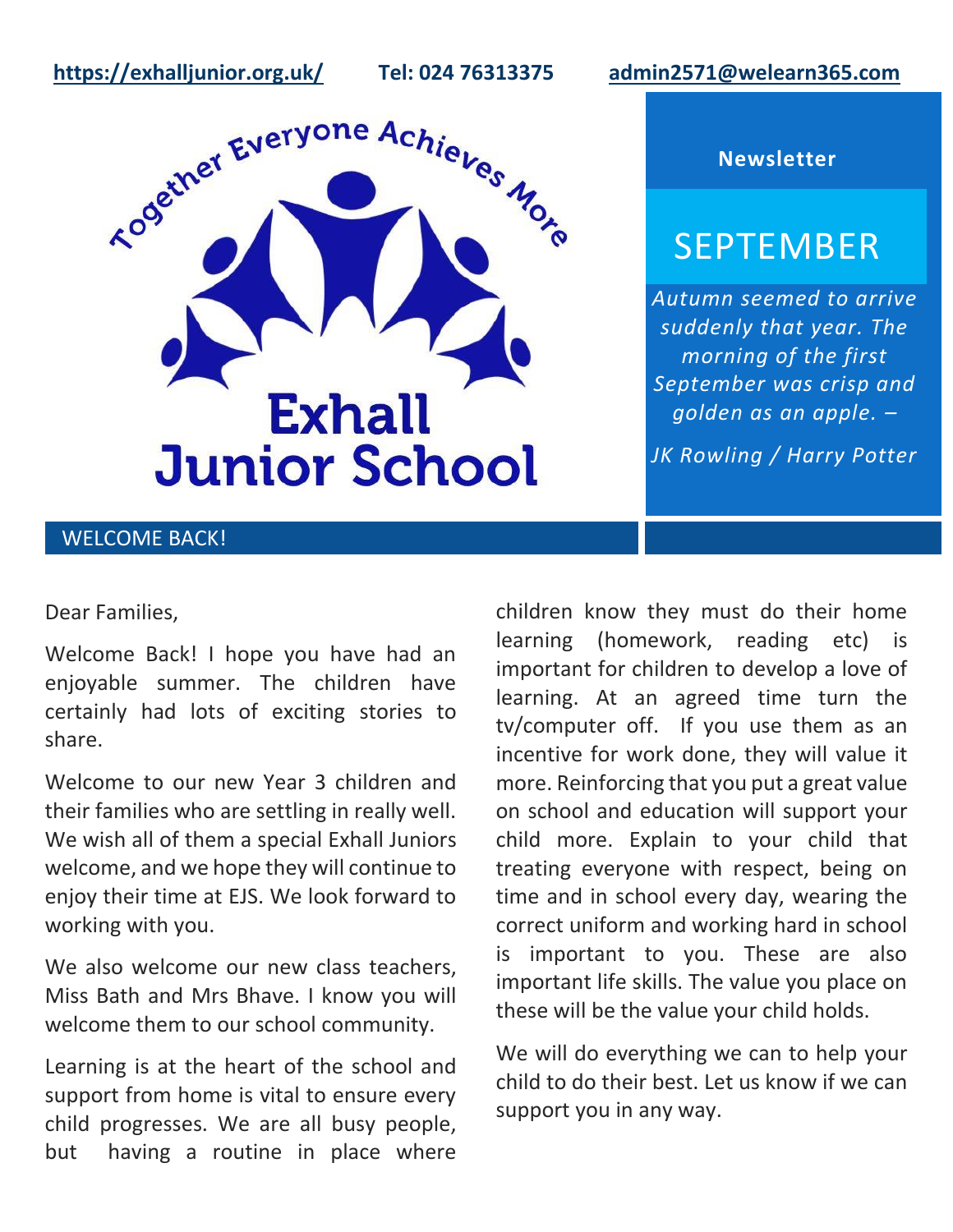We will be monitoring homework books/reading records etc ... closely.

As you know we are a values school, based on being **Safe**, **Ready** and **Respectful** and we endeavour to ensure that all our learners demonstrate these values in everything they do (friends, adults, property) and we constantly remind learners that the values underpin our every action. We will continue to support you in reminding your child to say please, thank you, excuse



2

me and to call a person by their name i.e. Mr, Mrs etc… Also to be patient when adults are talking, to hold the door and to offer to help for anyone. We want your children to be valuable members of their community, and by working together we can help this to happen.

# **VIRTUAL PARENT/CARER MEETINGS**

This term we will be holding virtual parents evenings on Tuesday 12 October 2021 and Thursday 14 October 2021. We moved to virtual parents evenings previously due to social distancing restrictions, but was it such a success that we have decided to continue this way. We are excited to be able to connect with you virtually and share in your child's learning journey.

#### **GOVERNORS**

Our governors are volunteers, so not all of them are seen at school drop offs and pick ups. If you ever want to give them any feedback about the school, feel free to leave a message for them at the school office. They are looking for more parents to join the governing body, again, please contact the office if you would like more information.

## **FREE SCHOOL MEALS**

*Did you know that registering your child for Free School Meals means that the school gets extra money?*

What you may not know however is that the Government is giving money to schools to help children from lower income families do their very best.

This funding is called a 'Pupil Premium'. For every child registered at Exhall Junior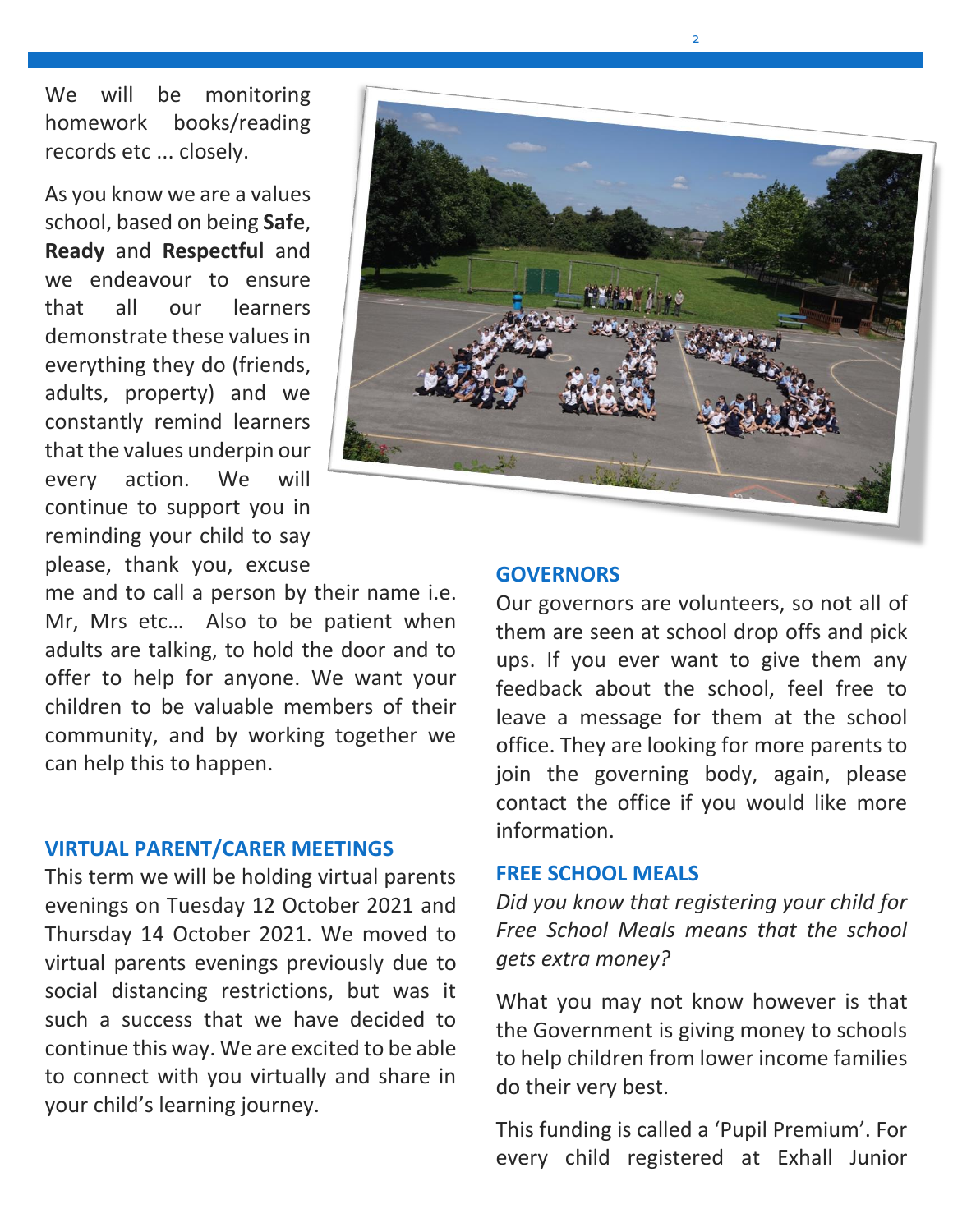School the school will receive additional funding. With this money we can provide more interventions to accelerate children's academic progress as well as interventions to develop self-esteem, self-confidence and social emotional skills. If your application is successful, not only will it mean your child will receive a free school meal but we can also help in other areas as well.

We urge all parents from Year 3 to 6 to apply for Free School meals. Please follow the link to find out more or alternatively contact school and we will be willing to help with any issues or paperwork that needs to be completed. [Click here](https://www.warwickshire.gov.uk/education-learning/apply-free-school-meals)

## **FAMILY INFORMTION SERVICE**



Please find a link to the Family Information Service newsletter below. It provides information on a range of services to support those applying for secondary school places, school nursing service and much more.

The Family Information Service supports families across Warwickshire. You can get in touch with them by emailing fis@warwickshire.gov.uk or calling tel: 01926 742274. [Click here for more information](https://us5.campaign-archive.com/?u=a24b439ef7022ae0d86f9ca6e&id=f5d1fd1329)

## **SAFEGUARDING**

This month we have had to express our concerns about some children accessing inappropriate and, in some instances, disturbing content on the internet.

As parents/carers you are responsible for what your child accesses and we want all children to feel safe whether in school or at home. If you require any help with setting up internet or app restrictions or want additional help or advice, please use the following [link](https://www.internetmatters.org/): link

# **TAKE CONTROL OF YOUR NEIGHBOURHOOD**



We would like to draw your attention to a useful website that you and your family might like to use.

[www.FixMyStreet.com](http://www.fixmystreet.com/) allows you to report common street problems things like potholes, broken streetlights, dog fouling or dangerous pavements directly to the local council.

You don't need to know who's responsible for fixing it: so long as you can mark the problem on a map, FixMyStreet will send your report to the right place.

We'd love it if everyone got involved with reporting issues around Exhall, and helped to improve our community.

By taking part, we hope that children, with supervision, will learn that they can have an effect on their own local environment.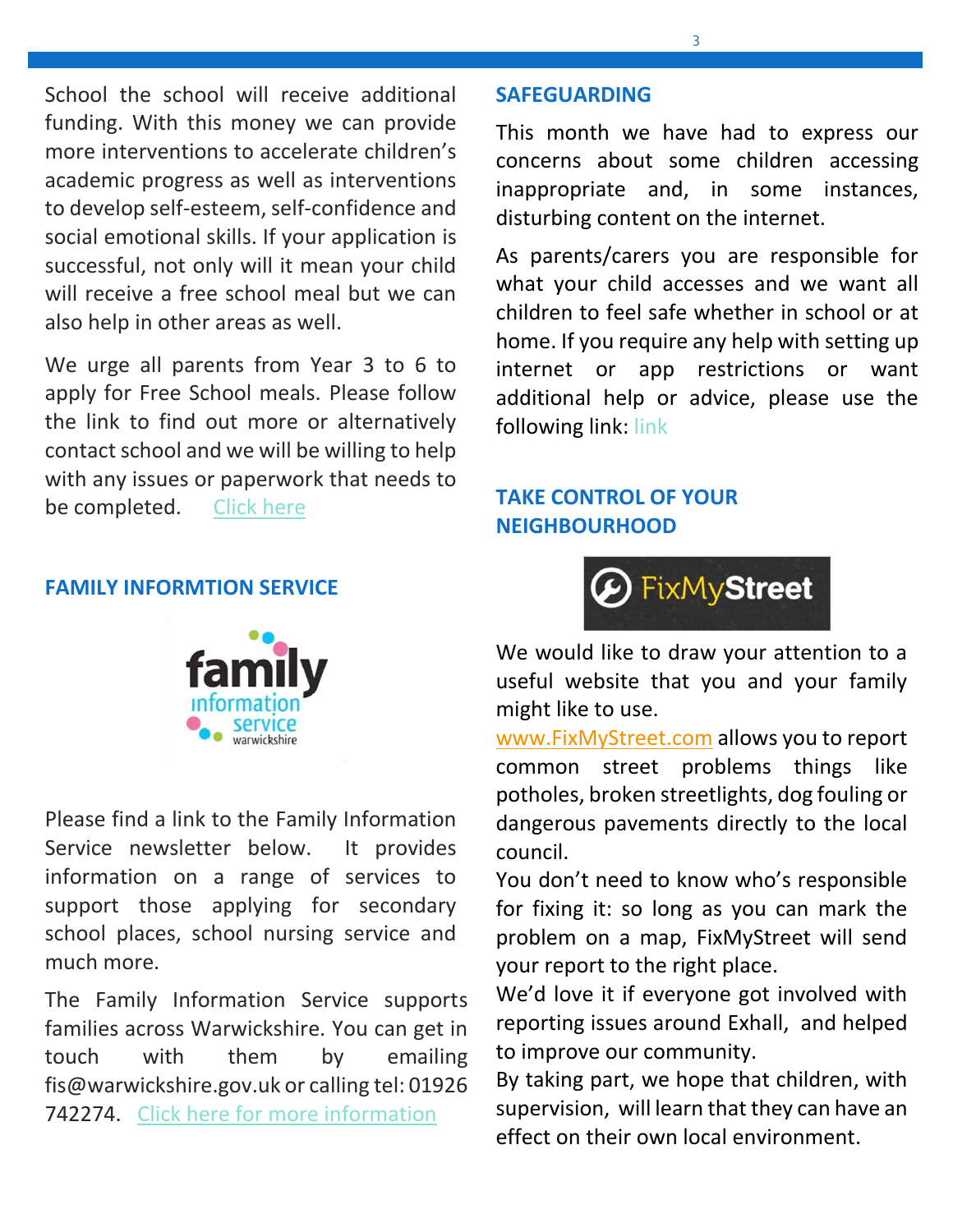#### **EXHALL FAMILY PICNIC**

What a great time we all had on the 24<sup>th</sup>. It was so lovely to see the whole community of schools coming together. We were very lucky with the weather, it was better than the summer holidays!

A huge thank you to all of Exhall Cedars Infants' staff for organising Year 1 and 2 to visit us. It won't be long before your children will be joining us as students, so it was good for you to visit and see where the next stage of their learning will take place.



Thank you to parents and carers who were able to join us at the picnic. We hope to be doing more joint events in the future as it allows us to share and celebrate what's excellent about Exhall. Through this increased connection, both schools aim for its children to leave ready for secondary school both socially and academically, and also to be well-prepared to succeed in the world around them.

# **SECONDARY SCHOOL APPLICATIONS - September 2022**

The application process, for Year 7 school places in September 2022, opened on 6 September 2021 and the deadline to apply for a secondary school place is **31 October 2021**.

If you apply by this date, you will receive your child's school offer on National Offer Day (1 March 2022).

[Click here for more information](https://www.warwickshire.gov.uk/applying-secondary-school-place/apply-secondary-school-place/1)



During the picnic we hosted a cake sale to raise money for Macmillan. We are really pleased to announce that we raised **£405**. Thank you for your generous support.